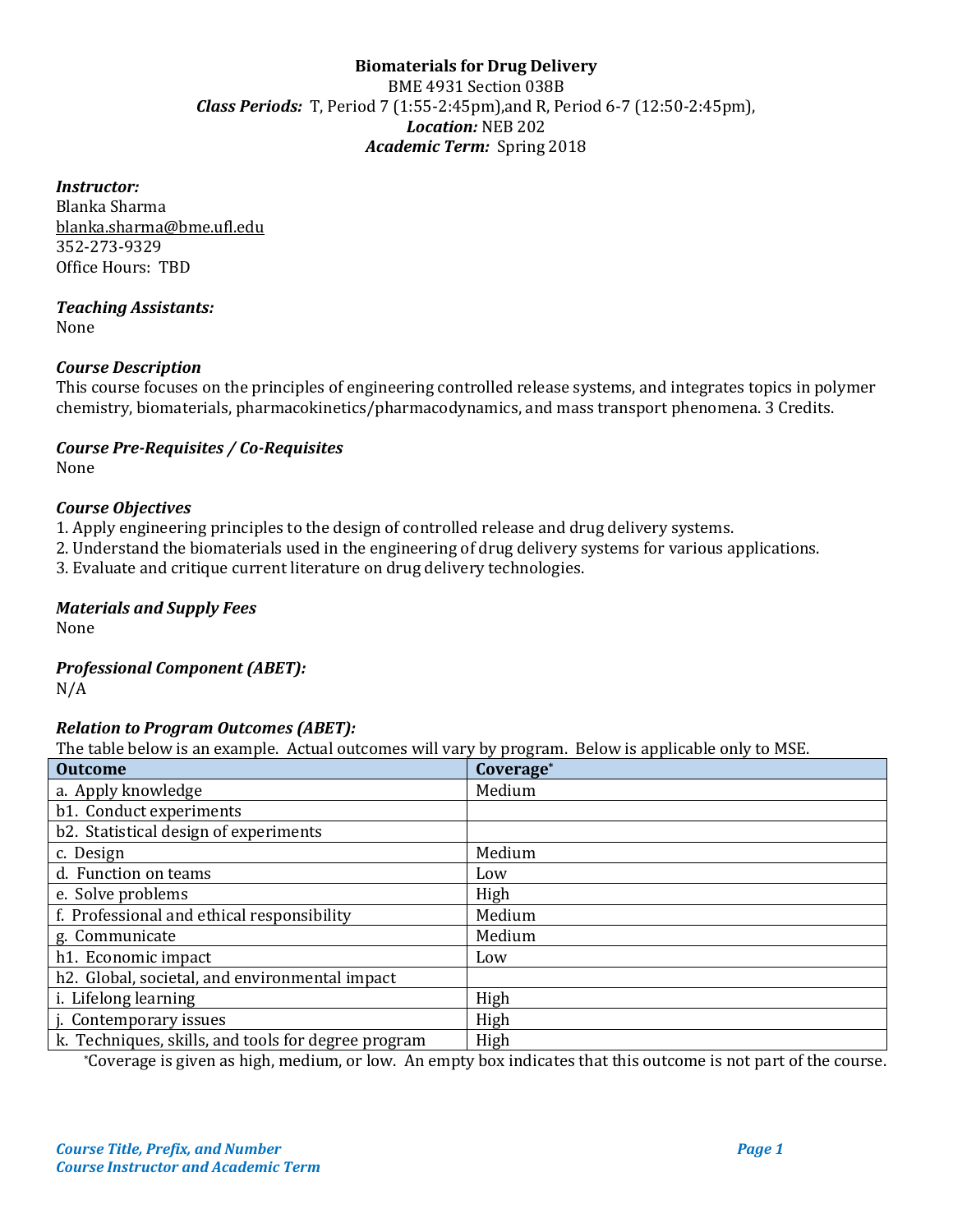# *Required Textbooks and Software*

Title: Drug Delivery and Targeting: For Pharmacists and Pharmaceutical Scientists. Authors: Anya M. Hillery, Andrew W. Lloyd, James Swarbrick Copyright date:2001 Publisher: Taylor and Francis ISBN: 9780415271981

Course notes are derived primarily from both the required and recommended textbooks listed. Some course notes are derived from published review articles, and will be provided to students accordingly.

### *Recommended Materials*

Title: Engineering Principle of Drug Delivery Author: Mark Saltzman Copyright Date: 2001 Publisher: Oxford University Press ISBN: 0-19-508589-2

### *Course Schedule*

# *\* Note this is subject to change at instructor's discretion*

| Week 1:<br>(1/9)   | Course Overview, Introduction to Controlled Drug Delivery<br>(Hillery Ch. 1-3)                                   |
|--------------------|------------------------------------------------------------------------------------------------------------------|
| Week 2:<br>(01/16) | Introduction to Controlled Drug Delivery, Pharmacokinetics/Pharmacodynamics<br>(Hillery Ch. 1-3, Saltzman Ch. 7) |
| Week 3<br>(1/23)   | Diffusion in Biological Systems (Saltzman Ch. 2-4, Hillery Ch. 3)                                                |
| Week 4<br>(1/30)   | Polymers in Drug Delivery Systems (Saltzman Ch 9-10, Appendix A2. Hillery Ch 4-5)<br>HOMEWORK#1 DUE              |
| Week 5<br>(2/6)    | Bioresponsive polymers for drug delivery                                                                         |
| Week 6<br>(2/13)   | Parenteral Drug Delivery Systems (Hillery Ch. 4-5, Saltzman Ch. 9-10)<br><b>HOMEWORK#2 DUE</b>                   |
| Week 7<br>(2/20)   | Oral Drug Delivery (Hillery Ch. 6)                                                                               |
| Week 8<br>(2/27)   | Transdermal Drug Delivery (Hillery Ch. 8)<br><b>MIDTERM EXAM</b>                                                 |
| Week 9<br>(3/6)    | <b>SPRING BREAK</b>                                                                                              |
| Week 10<br>(3/13)  | Pulmonary Drug Delivery (Hillery Ch. 10)                                                                         |
| Week 11<br>(3/20)  | Drug Targeting (Hillery Ch. 5)                                                                                   |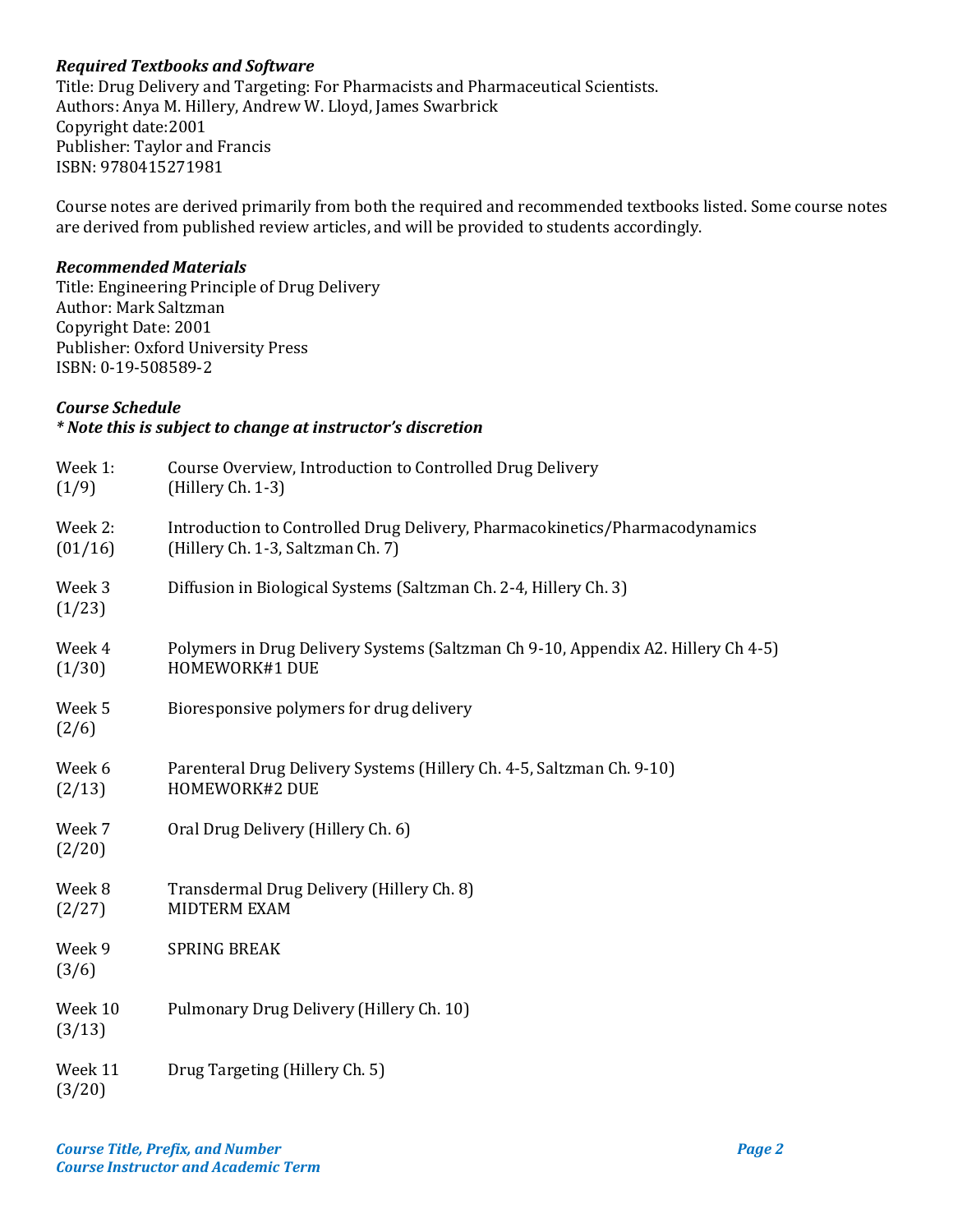| Week 12           | Gene/Nucleic Acid Delivery (Hillery Ch. 14) |
|-------------------|---------------------------------------------|
| (3/27)            | <b>HOMEWORK #3 DUE</b>                      |
| Week 13           | Cells as Drugs and Drug Delivery Systems    |
| (4/3)             | <b>Student Presentations</b>                |
| Week 14<br>(4/10) | <b>Student Presentations</b>                |
| Week 15           | <b>Student Presentations</b>                |
| (4/17)            | <b>HOMEWORK #4 DUE</b>                      |
| Week 16<br>(4/24) | Exam Review                                 |
| 5/1               | FINAL EXAM (12:30-2:30pm)                   |

# *Attendance Policy, Class Expectations, and Make-Up Policy*

Excused absences must be consistent with university policies in the graduate catalog (http://gradcatalog.ufl.edu/content.php?catoid=10&navoid=2020#attendance) and require appropriate documentation.

Students are expected to attend course lectures and participate in class discussions. It is expected that there will be no cell phone or electronic device distractions in class. If you are unable to attend class, will be coming late or leaving early, then you are expected to inform the instructor. Students are expected to be in class, prepared to learn, engaged, and overall contributors to the learning environment. Poor attendance will affect your participation grade.

**Unless prior arrangements** have been made with the instructor, students will be deducted 15% per day for late coursework, with deductions occurring at the time associated with the due date. Unless prior arrangements have been made with instructor, missed exams will receive a grade of 0pts.

While students are encouraged to discuss course material and assignments together outside of class, it is expected that all coursework/assignments submitted is the students' own work.

| <i>Evaluation of al ducs</i> |                                  |  |  |  |
|------------------------------|----------------------------------|--|--|--|
| <b>Total Points</b>          | <b>Percentage of Final Grade</b> |  |  |  |
| 25 each                      | 15%                              |  |  |  |
| 100 each                     | 20%                              |  |  |  |
| 100                          | 40%                              |  |  |  |
| 100                          | 15%                              |  |  |  |
| 100                          | 10%                              |  |  |  |
|                              | 100%                             |  |  |  |
|                              |                                  |  |  |  |

# *Evaluation of Grades*

# *Grading Policy*

The following is given as an example only.

| Percent       | Grade | Grade         |
|---------------|-------|---------------|
|               |       | <b>Points</b> |
| $93.0 - 100$  | А     | 4.00          |
| $90.0 - 92.9$ | А-    | 3.67          |
| $86.7 - 89.9$ | $B+$  | 3.33          |
| $83.4 - 86.6$ | B     | 3.00          |
| $80.0 - 83.3$ | R-    | 2.67          |

*Course Title, Prefix, and Number Page 3 Course Instructor and Academic Term*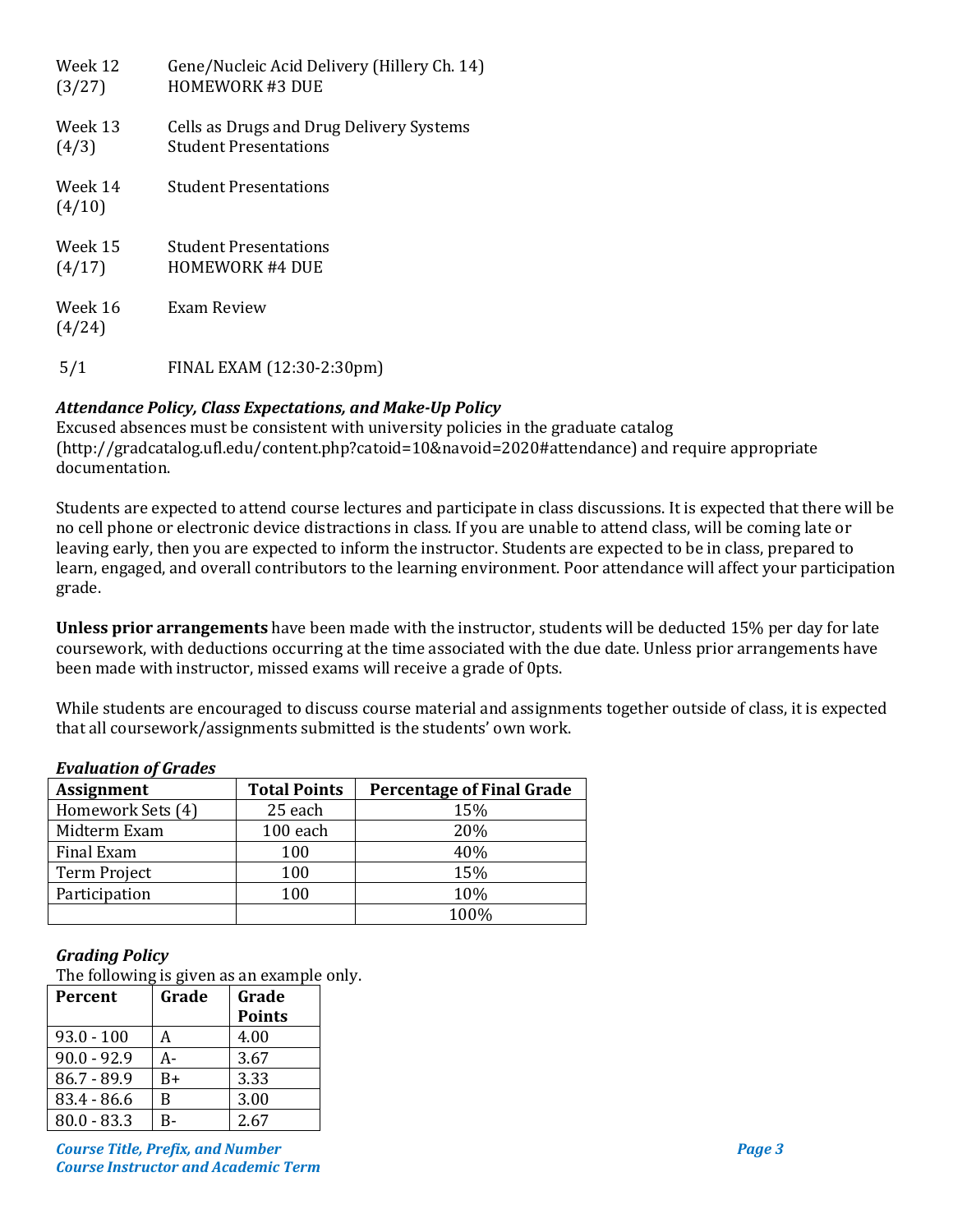| $76.7 - 79.9$ | C+   | 2.33 |
|---------------|------|------|
| $73.4 - 76.6$ | C    | 2.00 |
| $70.0 - 73.3$ | $C-$ | 1.67 |
| $66.7 - 69.9$ | D+   | 1.33 |
| $63.4 - 66.6$ | D    | 1.00 |
| $60.0 - 63.3$ | D-   | 0.67 |
| $0 - 59.9$    | E.   | 0.00 |

More information on UF grading policy may be found at: <https://catalog.ufl.edu/ugrad/current/regulations/info/grades.aspx>

### *Students Requiring Accommodations*

Students with disabilities requesting accommodations should first register with the Disability Resource Center (352-392-8565, https://www.dso.ufl.edu/drc) by providing appropriate documentation. Once registered, students will receive an accommodation letter which must be presented to the instructor when requesting accommodation. Students with disabilities should follow this procedure as early as possible in the semester.

### *Course Evaluation*

Students are expected to provide feedback on the quality of instruction in this course by completing online evaluations a[t https://evaluations.ufl.edu/evals.](https://evaluations.ufl.edu/evals) Evaluations are typically open during the last two or three weeks of the semester, but students will be given specific times when they are open. Summary results of these assessments are available to students at [https://evaluations.ufl.edu/results/.](https://evaluations.ufl.edu/results/)

### *University Honesty Policy*

UF students are bound by The Honor Pledge which states, "We, the members of the University of Florida community, pledge to hold ourselves and our peers to the highest standards of honor and integrity by abiding by the Honor Code. On all work submitted for credit by students at the University of Florida, the following pledge is either required or implied: "On my honor, I have neither given nor received unauthorized aid in doing this assignment." The Honor Code (https://www.dso.ufl.edu/sccr/process/student-conduct-honor-code/) specifies a number of behaviors that are in violation of this code and the possible sanctions. Furthermore, you are obligated to report any condition that facilitates academic misconduct to appropriate personnel. If you have any questions or concerns, please consult with the instructor or TAs in this class.

#### *Software Use*

All faculty, staff, and students of the University are required and expected to obey the laws and legal agreements governing software use. Failure to do so can lead to monetary damages and/or criminal penalties for the individual violator. Because such violations are also against University policies and rules, disciplinary action will be taken as appropriate. We, the members of the University of Florida community, pledge to uphold ourselves and our peers to the highest standards of honesty and integrity.

#### *Student Privacy*

There are federal laws protecting your privacy with regards to grades earned in courses and on individual assignments.<br>For more information, please see: assignments. For more information, please see: <http://registrar.ufl.edu/catalog0910/policies/regulationferpa.html>